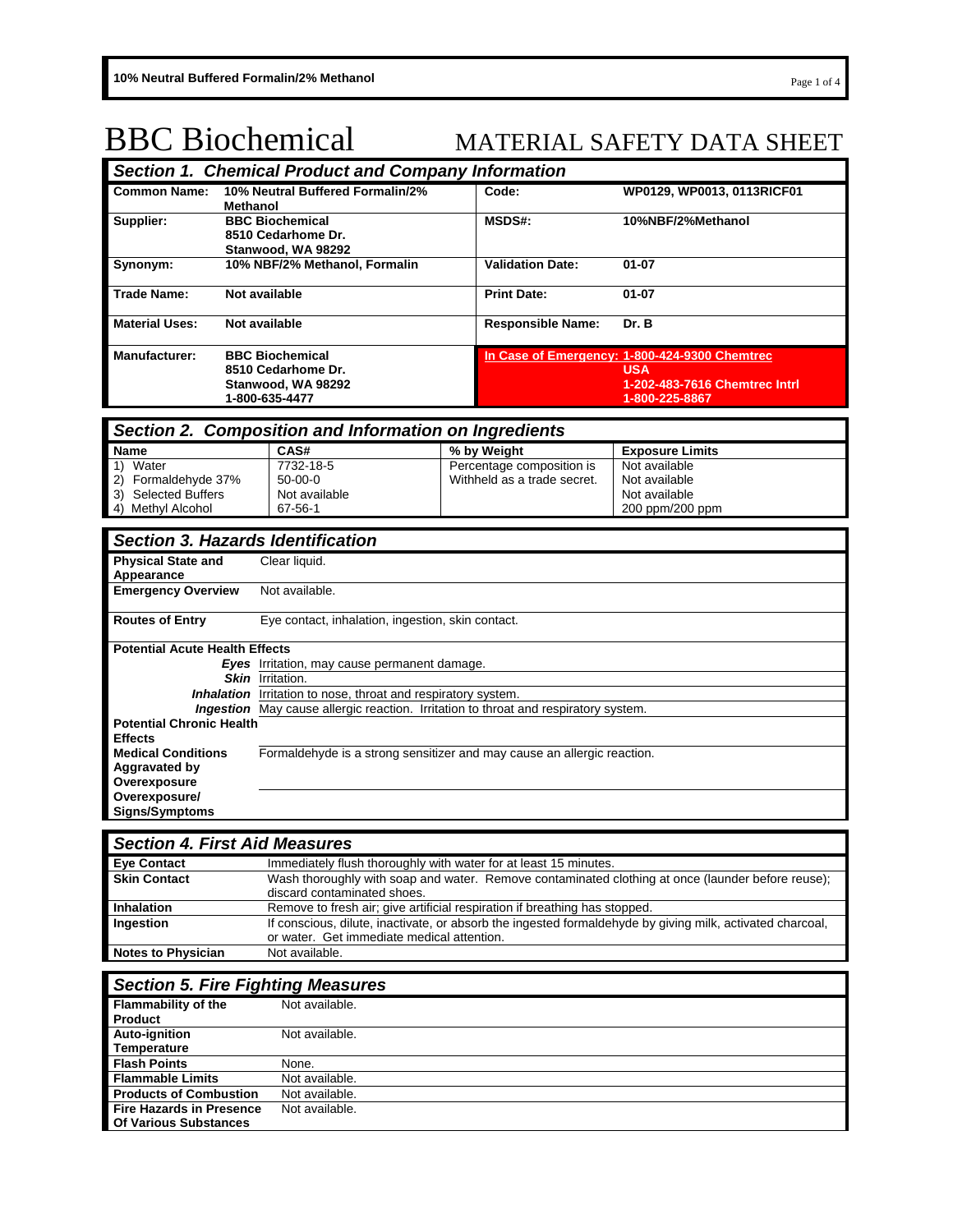**10% Neutral Buffered Formalin/2% Methanol Page 2 of 4 Page 2 of 4 Page 2 of 4** 

| <b>Explosion Hazards in</b>       | Thermal decomposition produces toxic fumes.                                           |
|-----------------------------------|---------------------------------------------------------------------------------------|
| <b>Presence of Various</b>        |                                                                                       |
| <b>Substances</b>                 |                                                                                       |
| <b>Fire Fighting Media</b>        | $CO2$ , foam, water. Wear self-contained breathing apparatus and protective clothing. |
| and Instructions                  |                                                                                       |
| <b>Protective Clothing (Fire)</b> |                                                                                       |
| <b>Special Remarks on Fire</b>    |                                                                                       |
| <b>Hazards</b>                    |                                                                                       |
| <b>Special Remarks on</b>         |                                                                                       |
| <b>Explosion Hazards</b>          |                                                                                       |

#### *Section 6. Accidental Release Measures*

| <b>Small Spill and Leak</b> | Evacuate the area of all unnecessary personnel. Wear suitable protective equipment listed under<br>section VIII. Eliminate any ignition sources until the area is determined to be free from explosion or<br>fire hazards. Contain the release and eliminate it's source, if this can be done without risk. Take up<br>and containerize for proper disposal as described under Waste Disposal Method. Comply with<br>Federal, State and local regulations on reporting releases. Always contact a permitted waste<br>disposer (TSD) to assure compliance with all current local, state and federal regulations. |
|-----------------------------|-----------------------------------------------------------------------------------------------------------------------------------------------------------------------------------------------------------------------------------------------------------------------------------------------------------------------------------------------------------------------------------------------------------------------------------------------------------------------------------------------------------------------------------------------------------------------------------------------------------------|
| <b>Large Spill and Leak</b> | Same as above.                                                                                                                                                                                                                                                                                                                                                                                                                                                                                                                                                                                                  |
|                             |                                                                                                                                                                                                                                                                                                                                                                                                                                                                                                                                                                                                                 |

# *Section 7, Handling and Storage*

| Handling       | Do not breathe vapor or mist. Do not get in eyes, on skin, or on clothing. |
|----------------|----------------------------------------------------------------------------|
| <b>Storage</b> | Keep container tightly closed. Store away from heat, sparks, open flame.   |
|                |                                                                            |

# *Section 8. Exposure Controls / Personal Protection*

| <b>Engineering Controls</b>   |                                                                                                            |
|-------------------------------|------------------------------------------------------------------------------------------------------------|
| <b>Personal Protection</b>    |                                                                                                            |
|                               | <b>Eyes</b> Safety glasses with side shields must be worn at all times.                                    |
|                               | <b>Body</b> Impervious protective clothing must be worn to prevent skin contact.                           |
|                               | <b>Respiratory</b> If workplace exposure limit(s) of product or any component is exceeded (see TLV/PEL), a |
|                               | NIOSH/MSHA approved air supplied respirator is advised in absence of proper environmental control.         |
|                               | OSHA regulations also permit other NIOSH/MSHA respirators (negative pressure type) under                   |
|                               | specified conditions (see your safety supplier). Engineering and/or administrative controls should be      |
|                               | implemented to reduce exposure. Material must be handled or transferred in an approved fume hood           |
|                               | or with adequate ventilation.                                                                              |
|                               | <b>Hands</b> Neoprene, nitrile or equivalent gloves.                                                       |
|                               | Feet Not available.                                                                                        |
| <b>Personal Protection in</b> | Safety glasses with side shields, impervious protective clothing, respirator if necessary and neoprene,    |
| Case of a Large Spill         | nitrile or equivalent gloves.                                                                              |
|                               |                                                                                                            |
| <b>Product Name</b>           | <b>Exposure Limits</b>                                                                                     |
| 1)Water                       |                                                                                                            |
| 2) Formaldehyde 37%           |                                                                                                            |

**Consult Local authorities before acceptable exposure limits.** 

**3)**

|                               | <b>Section 9. Physical and Chemical Properties</b> |        |                |
|-------------------------------|----------------------------------------------------|--------|----------------|
| <b>Physical State and</b>     | Clear liquid.                                      | Odor:  | Not available. |
| Appearance                    |                                                    |        |                |
| <b>Molecular Weight</b>       | Not applicable.                                    | Taste: | Not available. |
| <b>Molecular Formula</b>      | Not applicable.                                    | Color: | Clear.         |
| pH (1%/Water)                 | Not applicable.                                    |        |                |
| <b>Boiling/Condensation</b>   | Not applicable.                                    |        |                |
| Point                         |                                                    |        |                |
| <b>Melting/Freezing Point</b> | Not applicable.                                    |        |                |
| <b>Critical Temperature</b>   | Not applicable.                                    |        |                |
| <b>Specific Gravity</b>       | Not applicable.                                    |        |                |
| <b>Vapor Pressure</b>         | Not applicable.                                    |        |                |
| <b>Vapor Density</b>          | Not applicable.                                    |        |                |
| <b>Volatility</b>             | Not applicable.                                    |        |                |
| <b>Odor Threshold</b>         | Not applicable.                                    |        |                |
| <b>Evaporation Rate</b>       | Not applicable.                                    |        |                |
| <b>VOC</b>                    | Not available.                                     |        |                |
| Viscositv                     | Not available.                                     |        |                |
| lonicity (in water)           | Not available.                                     |        |                |
| <b>Dispersion Properties</b>  | Not available.                                     |        |                |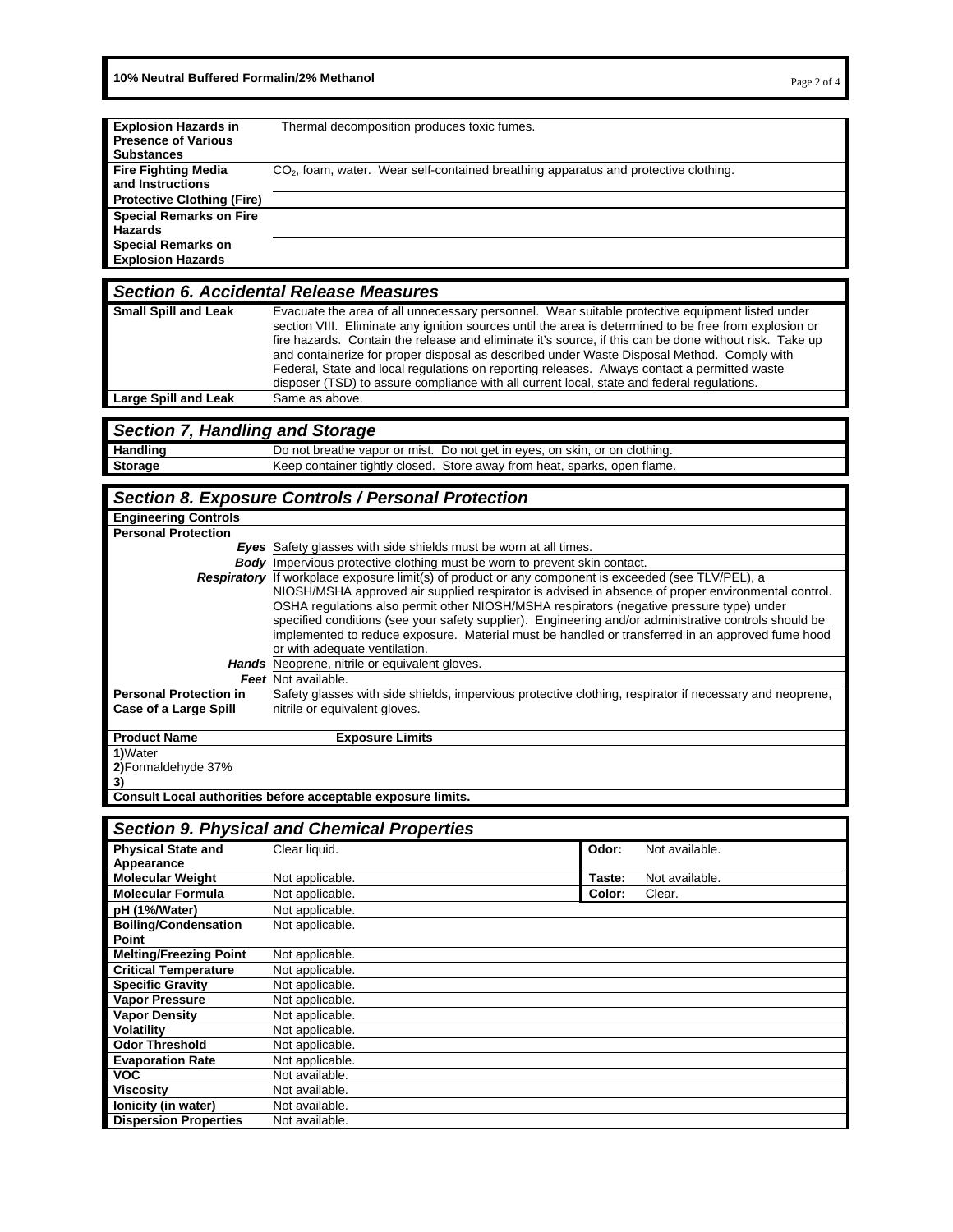| <b>Solubility</b>                | Miscible in water.                              |           |                                                                                                     |  |
|----------------------------------|-------------------------------------------------|-----------|-----------------------------------------------------------------------------------------------------|--|
| <b>Physical Chemical</b>         | Not available.                                  |           |                                                                                                     |  |
| <b>Comments</b>                  |                                                 |           |                                                                                                     |  |
|                                  |                                                 |           |                                                                                                     |  |
|                                  | <b>Section 10. Stability and Reactivity</b>     |           |                                                                                                     |  |
| <b>Stability and Reactivity</b>  | Stable.                                         |           |                                                                                                     |  |
| <b>Conditions of Instability</b> | Avoid contact with ignition sources.            |           |                                                                                                     |  |
| Incompatibility with             |                                                 |           | Acids, oxidizers, strong alkalies. Contact with HCl may cause formation of the potent carcinogen,   |  |
| <b>Various Substances</b>        | bischloromethyl ether.                          |           |                                                                                                     |  |
| <b>Hazardous Decomposition</b>   | Metal•O, HCI, CL, CO <sub>x</sub>               |           |                                                                                                     |  |
| <b>Products</b>                  |                                                 |           |                                                                                                     |  |
| <b>Hazardous</b>                 | Not available.                                  |           |                                                                                                     |  |
| Polymerization                   |                                                 |           |                                                                                                     |  |
|                                  | <b>Section 11. Toxicological Information</b>    |           |                                                                                                     |  |
| <b>Toxicity to Animals</b>       | Formaldehyde orl-rat LD50: 800mg/kg             |           |                                                                                                     |  |
|                                  | LC50: Not available.                            |           |                                                                                                     |  |
|                                  | <b>Chemical Name</b>                            | CAS#      | DeMinimis/SARA 313%                                                                                 |  |
|                                  | Formaldehyde                                    | $50-00-0$ | 0.1                                                                                                 |  |
| <b>Chronic Effects on</b>        |                                                 |           | Formaldehyde has the potential to cause cancer in humans. Repeated and prolonged exposure           |  |
| <b>Humans</b>                    |                                                 |           | increases the risk. In humans, formaldehyde exposure has been associated with cancers of the lungs, |  |
|                                  | nasopharynx and oropharynx, and nasal passages. |           |                                                                                                     |  |
| <b>Other Toxic Effects on</b>    |                                                 |           |                                                                                                     |  |
| <b>Humans</b>                    |                                                 |           |                                                                                                     |  |
| <b>Special Remarks on</b>        |                                                 |           | Tests on laboratory animals indicate formaldehyde may cause tumors and may produce adverse          |  |
| <b>Toxicity to Animals</b>       |                                                 |           | mutagenic and reproductive effects. Cited in Registry of Toxic Effects of Substances (RTECS).       |  |
| <b>Special Remarks on</b>        | Not available.                                  |           |                                                                                                     |  |
| <b>Chronic Effects on</b>        |                                                 |           |                                                                                                     |  |
| <b>Humans</b>                    |                                                 |           |                                                                                                     |  |
| <b>Special Remarks on</b>        | Not available.                                  |           |                                                                                                     |  |
| <b>Other Toxic Effects</b>       |                                                 |           |                                                                                                     |  |
| on Humans                        |                                                 |           |                                                                                                     |  |
|                                  |                                                 |           |                                                                                                     |  |

|                           | <b>Section 12. Ecological Information</b> |
|---------------------------|-------------------------------------------|
| Ecotoxicity               | Not available.                            |
| <b>BODS and COD</b>       | Not available.                            |
| Biodegradable/OEDC        | Not available.                            |
| <b>Mobility</b>           | Not available.                            |
|                           |                                           |
| <b>Toxicity of the</b>    | Not available.                            |
| <b>Products of</b>        |                                           |
| <b>Biodegradation</b>     |                                           |
| <b>Special Remarks on</b> | Not available.                            |
| The Products of           |                                           |
| <b>Biodegradation</b>     |                                           |

| <b>Section 13. Disposal Considerations</b>  |                |  |
|---------------------------------------------|----------------|--|
| <b>Waste Information</b>                    | Not available. |  |
| <b>Waste Stream</b>                         | Not available. |  |
| Consult your local or regional authorities. |                |  |

| <b>Section 14. Transport Information</b> |                                    |  |  |  |
|------------------------------------------|------------------------------------|--|--|--|
| <b>DOT Classification</b>                |                                    |  |  |  |
| <b>Marine Pollutant</b>                  | Not available.                     |  |  |  |
| <b>Hazardous Substances</b>              | Not available.                     |  |  |  |
| <b>Reportable Quantity</b>               |                                    |  |  |  |
| <b>Special Provisions for</b>            | Not applicable.                    |  |  |  |
| <b>Transport</b>                         |                                    |  |  |  |
| <b>TDG Classification</b>                | Not controlled under TDG (Canada). |  |  |  |
| <b>ADR/RID Classification</b>            | Not controlled under ADR (Europe). |  |  |  |
| <b>IMO/IMDG Classification</b>           | Not controlled under IMDG.         |  |  |  |
| <b>ICAO/IATA Classification</b>          | Not controlled under IATA.         |  |  |  |